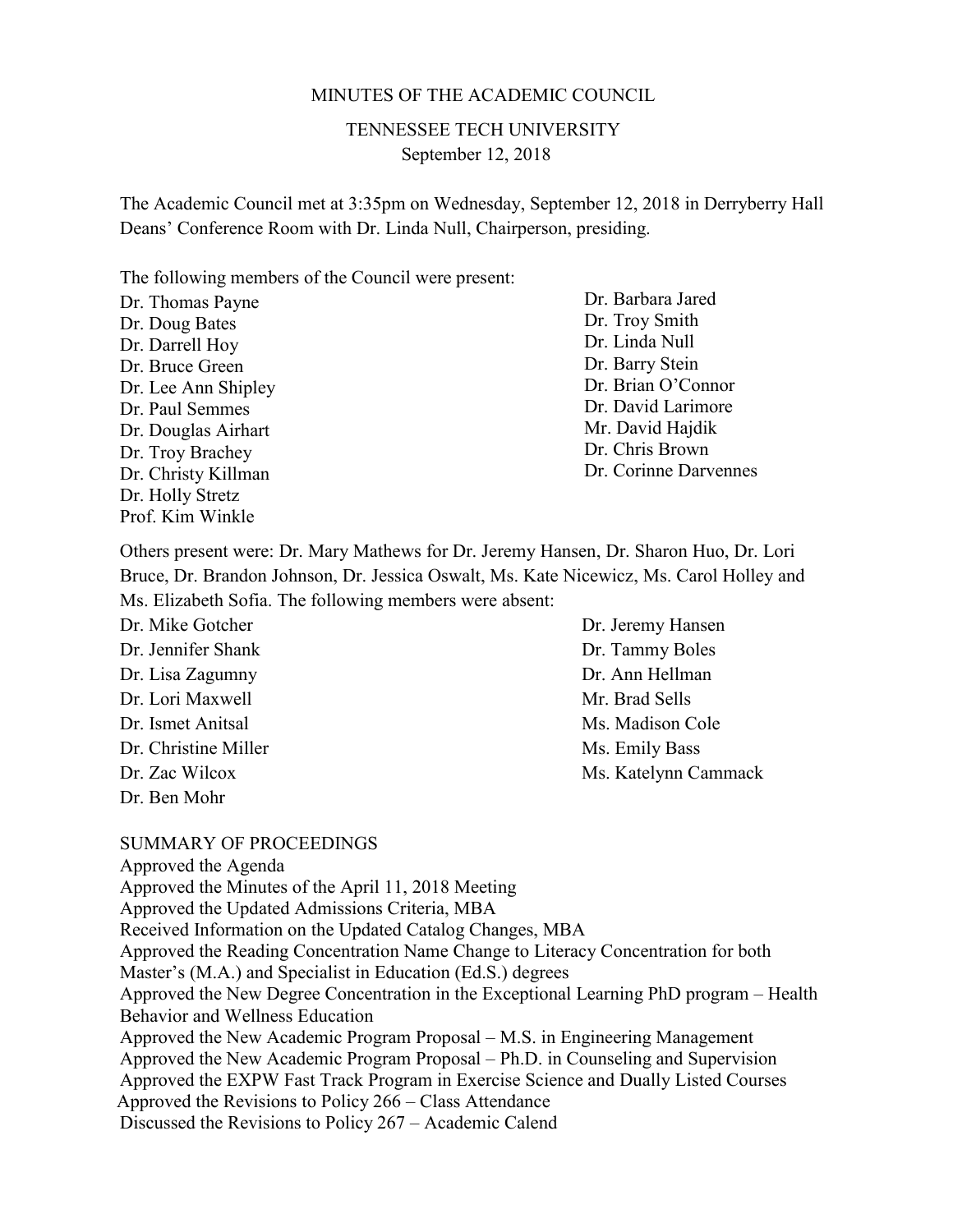### **PROCEEDINGS**

Approval of the Agenda

Dr. Darvennes MOVED approval and Dr. Stein SECONDED. APPROVED unanimously.

# Approval of the Minutes of the April 11, 2018 Meeting

Dr. Stretz MOVED approval and Dr. Stein SECONDED. APPROVED unanimously.

# Approval of the Updated Admissions Criteria, MBA

Ms. Kate Nicewitcz presented the information for MBA updated admissions requirements. The College of Business Graduate Council has recently approved a new matrix-based admissions criteria for students applying to the Traditional and Hybrid MBA programs. While this matrix does not deviate from any current minimum criteria for admission to the program, it does provide students with additional pathways or admission, awarding points for higher GMAT scores, undergraduate GPAs, and prior graduate coursework. It is believed that the implementation of this matrix will increase enrollment in both the Hybrid and Traditional programs, without compromising/lowering standards for admission, and will more closely align MBA admissions standards with those of the Master of Accountancy Program. Dr. Stein MOVED approval and Dr. Killman SECONDED. APPROVED unanimously.

# Received Information on the Updated Catalog Changes, MBA

Ms. Kate Nicewicz presented information regarding catalog changes for the MBA. His was an informational item.

# Approval of the Reading Concentration Name Change to Literacy Concentration for both Master's (M.A.) and Specialist in Education (Ed.S.) Degrees

Dr. Christy Killman presented the information for the Reading concentration name change to Literacy concentration for both Master's (M.A.) and Specialist in Education (Ed.S.) The degrees current professional organizations, standards, and educational institutions are transitioning from *Reading* to *Literacy* as a much broader and encompassing area of expertise. To attract new students and align with relevant emphases, the faculty has elected to update the *Reading* concentrations. This aligns with state education provider standards as well as the recently updated International Literacy Association. Dr. Killman MOVED approval and Dr. Darvennes SECONDED. APPROVED unanimously.

### Approval of the New Degree Concentration in the Exceptional Learning PhD Program – Health Behavior and Wellness Education

Dr. Christy Killman presented information for a New Degree Concentration in the Exceptional Learning PhD Program – Health Behavior and Wellness Education. Due to increased demand for advanced degrees and additional educational opportunities for people interested in health, health education, exercise science, and human behavior related to movement and personal health and well-being, a new concentration is being proposed at the Ph.D. level to accommodate the growing interest. A minimum of 24 credit hours for the concentration will be taught by qualified faculty in the Exercise Science Department. Dr. Killman MOVED approval and Dr. Stein SECONDED. APPROVED unanimously.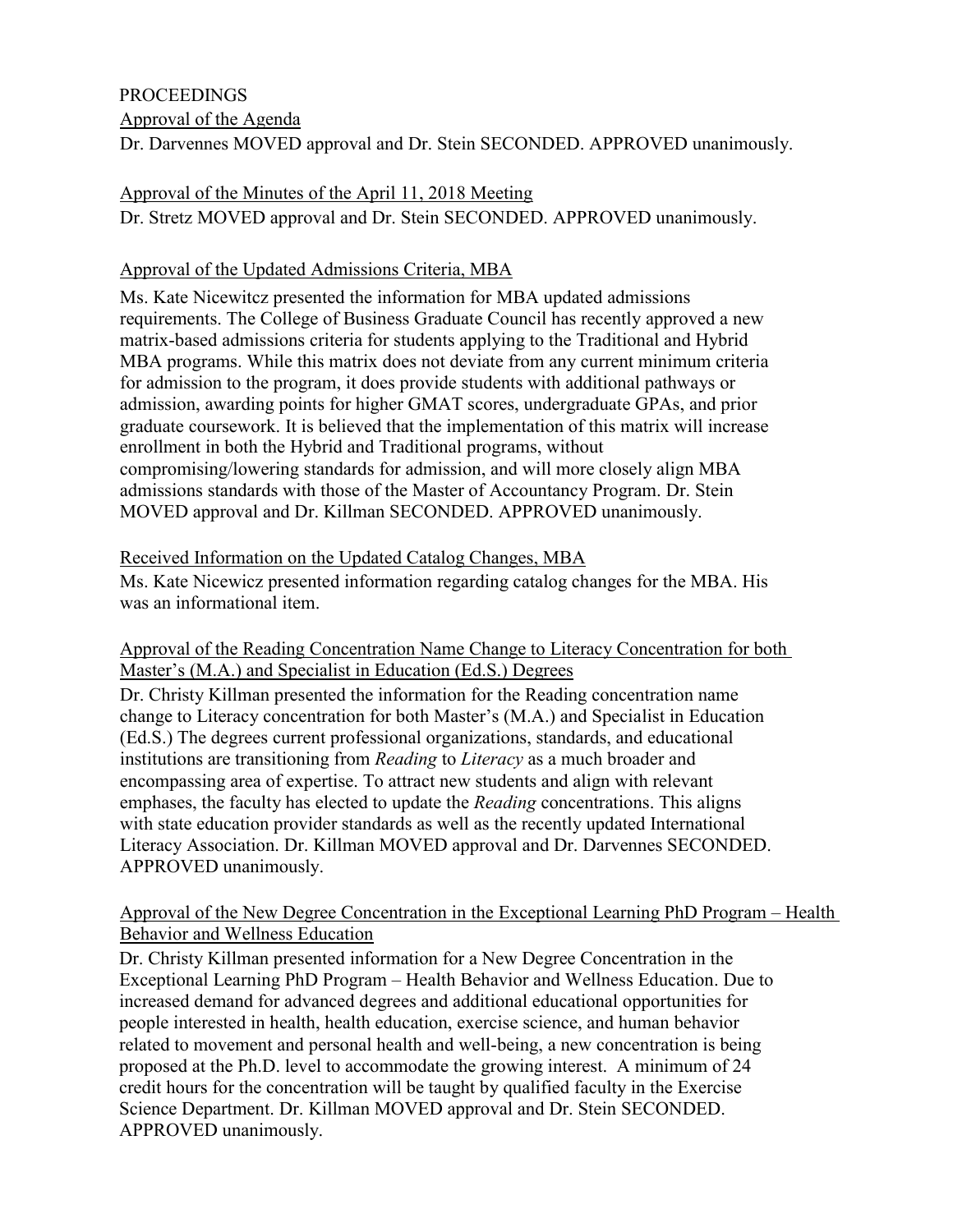Approval of the New Academic Program Proposal – M.S. in Engineering Management Dr. Jessica Oswalt presented information for the New Academic Program Proposal – M.S. in Engineering Management. The Master of Science in Engineering Management (MSEM) is an interdisciplinary program of study offered collaboratively by the College of Engineering and the College of Business. The degree is designed to provide early-career engineering and related professionals with leadership and management knowledge and technical skills to enhance their job performance, expand their career opportunities, and add value to their organizations. The focus of the program is on the management of technology-oriented projects, people, and organizations. A primary goal is to combine applied business knowledge with best practices in engineering. The program content is relevant to technical professionals in state and federal agencies, small businesses, and large corporations. Academic components of the program include the applicable and appropriate use of a variety of quantitative tools for decision making, effective personnel supervision, and successful project and process management - including but not limited to risk management, resource allocation, and systems engineering. Courses will be taught by expert faculty in business and engineering. Dr. Hoy MOVED approval and Dr. Stretz SECONDED. APPROVED unanimously.

Approval of the New Academic Program Proposal – Ph.D. in Counseling and Supervision Dr. Barry Stein presented information for the New Academic Program Proposal – Ph.D. in Counseling and Supervision. The purpose of this program is to provide advanced educational opportunities for counselor and future counselor educators in an accredited, regionally accessible program in order to expand and enhance the mental health services offered in the Upper Cumberland area and throughout Tennessee. This Ph.D. program will enhance TTU's mission to be recognized as a leader in providing research and instruction in order to meet the needs of the Upper Cumberland region and the State of Tennessee. Dr. Stein MOVED approval and Dr. Killman SECONDED. APPROVED unanimously.

Approval of the EXPW Fast Track Program in Exercise Science and Dually Listed Courses Dr. Christy Killman presented information for the EXPW Fast Track Program in Exercise Science and Dually Listed Courses. The Department of Exercise Science is requesting addition of a fast track program for students who come through the undergraduate program and want to get a Master's degree in Exercise Science at Tennessee Tech. The fast track will allow eligible students to accumulate up to six (6) hours of graduate level coursework, to satisfy both undergraduate and graduate degree requirements. Participation in this program will enable an efficient graduate program transition with potential for accelerated completion. Dr. Killman MOVED approval and Dr. Stein SECONDED. APPROVED unanimously.

### Approval of the Revisions to Policy 266 – Class Attendance

Dr. Sharon Huo presented revisions to Policy 266, Class Attendance. The purpose of this policy is to establish expectations and exceptions for students attending class. This policy was modified as a result of the separation of Enrollment Management and Academic Affairs. Dr. Huo consulted both the Director of Military and Veterans Affairs and the Office of Disability Services to make sure this was fully compliant with all laws. Dr. Stretz MOVED approval